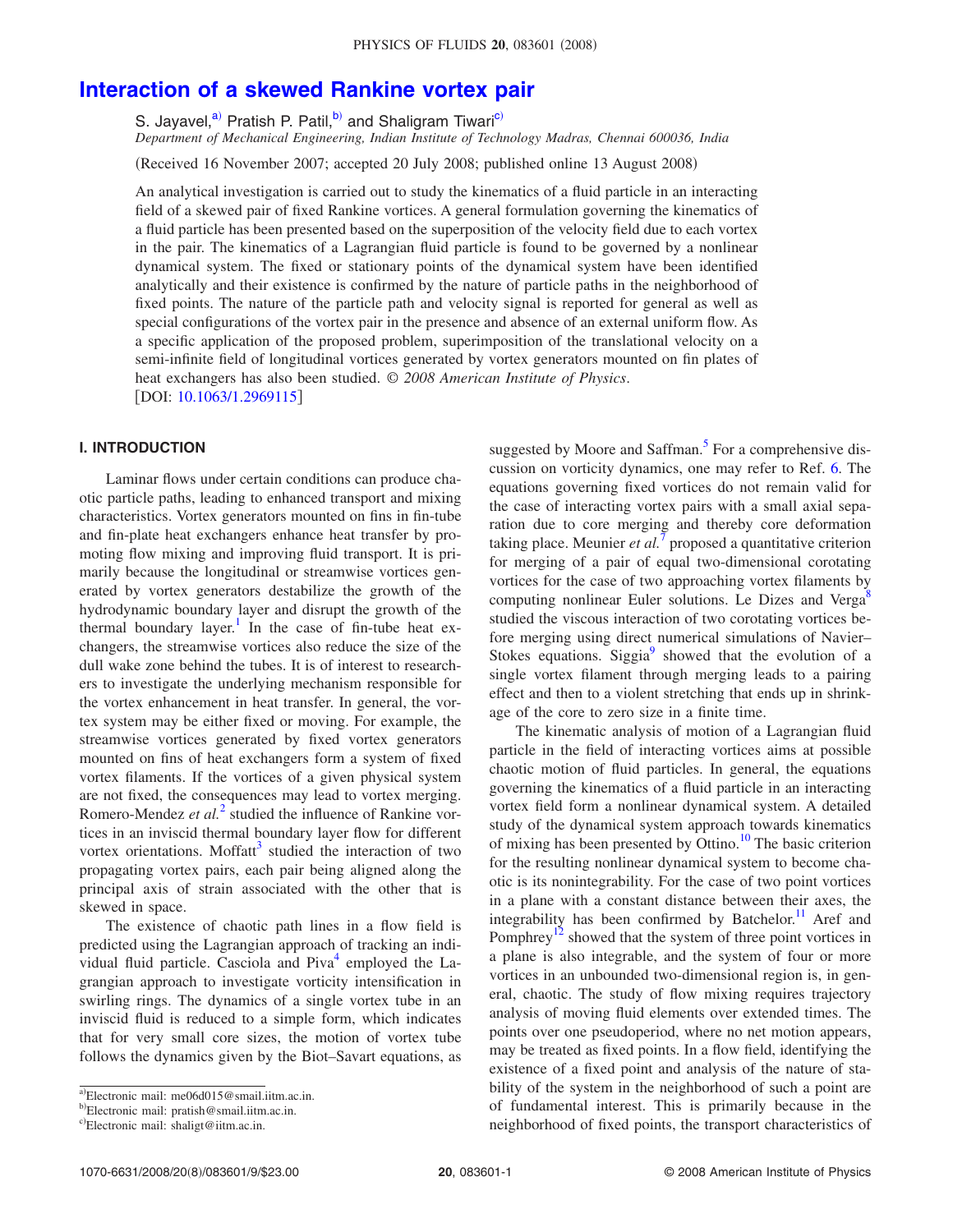

FIG. 1. Configuration of two skewed and inclined Rankine vortices with a viscous core.

the flow are poor and in many situations their existence is undesirable.

In the present work, an interacting vortex field has been considered in which the kinematics of a Lagrangian fluid particle due to the combined influence of two fixed Rankine vortex filaments has been investigated. The system of equations governing the kinematics of the fluid particle gives rise to a nonlinear dynamical system. For such a dynamical system, the phase space mimics the physical space identically. For carrying out stability analysis of the dynamical system, it is essential to identify the stationary points or fixed points of the system. The existence of fixed points of the present dynamical system has been investigated analytically for general and particular configurations of the considered vortex pair. As a special case of the considered vortex pair configuration, the case of an interacting parallel vortex pair mimics the situation arising in interaction of streamwise vortices generated by vortex generators mounted on fins of heat exchangers,<sup>1</sup> Moreover, the vortex systems considered by Vasudevan *et al.*<sup>13</sup> for the case of fin-plate heat exchangers and Tiwari  $et \ al.<sup>14</sup>$  for fin-tube heat exchangers are special cases of the parallel vortex pair generating a semi-infinite velocity field with a superimposed uniform flow. The present study also reports the effect of an external uniform flow on the nature of the path and velocity signal of a fluid particle in the field of the fixed Rankine vortex pair for its general as well as special configurations.

#### **II. GOVERNING KINEMATIC EQUATIONS**

## **A. Velocity field of a single Rankine vortex**

Figure 1 shows a system of two fixed vortex filaments which have their axes inclined at an angle  $\theta$  and skewed in space with a separation distance of 2*d*. Each of the vortices is a Rankine vortex which is free and inviscid in nature and has a viscous core of radius *a*. The velocity of a fluid particle located within the vortex core has rigid body rotation and outside the core, the velocity field is governed by that of a free inviscid vortex. The flow field resulting due to such a Rankine vortex system corresponds to potential flow solutions of Euler equations. In the case of potential flow situations, we know that the velocity fields can be obtained by the superimposed field of various potential flow contributors. For a single vortex, the velocity vector of the fluid particle is given as

$$
\vec{V} = \frac{\Gamma}{2\pi a^2} r \hat{e}_{\phi} \quad \text{for } r \le a,
$$
\n(1a)

$$
\vec{V} = \frac{\Gamma}{2\pi r} \hat{e}_{\phi} \quad \text{for } r > a,
$$
\n(1b)

where  $\Gamma$  is the vortex strength, *a* is the core radius, and  $\hat{e}_{\phi}$  is the tangential unit vector at any general point on the circle of radius *r*.

#### **B. Velocity field of a skewed pair of Rankine vortices**

In Fig. 1, if the circulation strength of the two vortices are assumed to be  $\Gamma_1$  and  $\Gamma_2$ , the velocity vector of a representative Lagrangian fluid particle in the combined field of both the vortices is given as

$$
\vec{V}_P \equiv \frac{dx}{dt}\hat{i} + \frac{dy}{dt}\hat{j} + \frac{dz}{dt}\hat{k},
$$
  

$$
\vec{V}_P \equiv \vec{V}_1 + \vec{V}_2,
$$

where  $\vec{V}_1$  is the velocity vector due to the first vortex and  $\vec{V}_2$ is the velocity vector due to the second vortex. Thus

$$
\vec{V}_P = \frac{\Gamma_1}{2\pi a^2} r_1 \hat{e}_{\phi_1} + \frac{\Gamma_2}{2\pi r_2} \hat{e}_{\phi_2} \quad \text{for } r_1 < a \quad \text{and } r_2 > a,
$$
\n(2a)

$$
\vec{V}_P = \frac{\Gamma_1}{2\pi r_1} \hat{e}_{\phi_1} + \frac{\Gamma_2}{2\pi a^2} r_2 \hat{e}_{\phi_2} \quad \text{for } r_1 > a \quad \text{and } r_2 < a,
$$
\n(2b)

$$
\vec{V}_P = \frac{\Gamma_1}{2\pi r_1} \hat{e}_{\phi_1} + \frac{\Gamma_2}{2\pi r_2} \hat{e}_{\phi_2} \quad \text{for } r_1 > a \quad \text{and } r_2 > a.
$$
\n(2c)

Here,  $\hat{e}_{\phi_1}$  and  $\hat{e}_{\phi_2}$  are the tangential unit vectors to the circular paths around the first and second vortices, respectively;  $r_1$ and  $r_2$  are the perpendicular distances of the fluid particle from the axes of the two vortices. Using the coordinate system shown in Fig. 1 in which the origin of the coordinates is located at the midpoint of the shortest separation line between the axes of the two vortices, expressions for  $r_1$  and  $r_2$ can be written as

$$
r_1 = [y^2 + (z + d)^2]^{1/2},
$$
\n(3a)

$$
r_2 = [y'^2 + (z - d)^2]^{1/2},\tag{3b}
$$

where the transformed coordinates and their respective unit vectors are related to the original coordinates as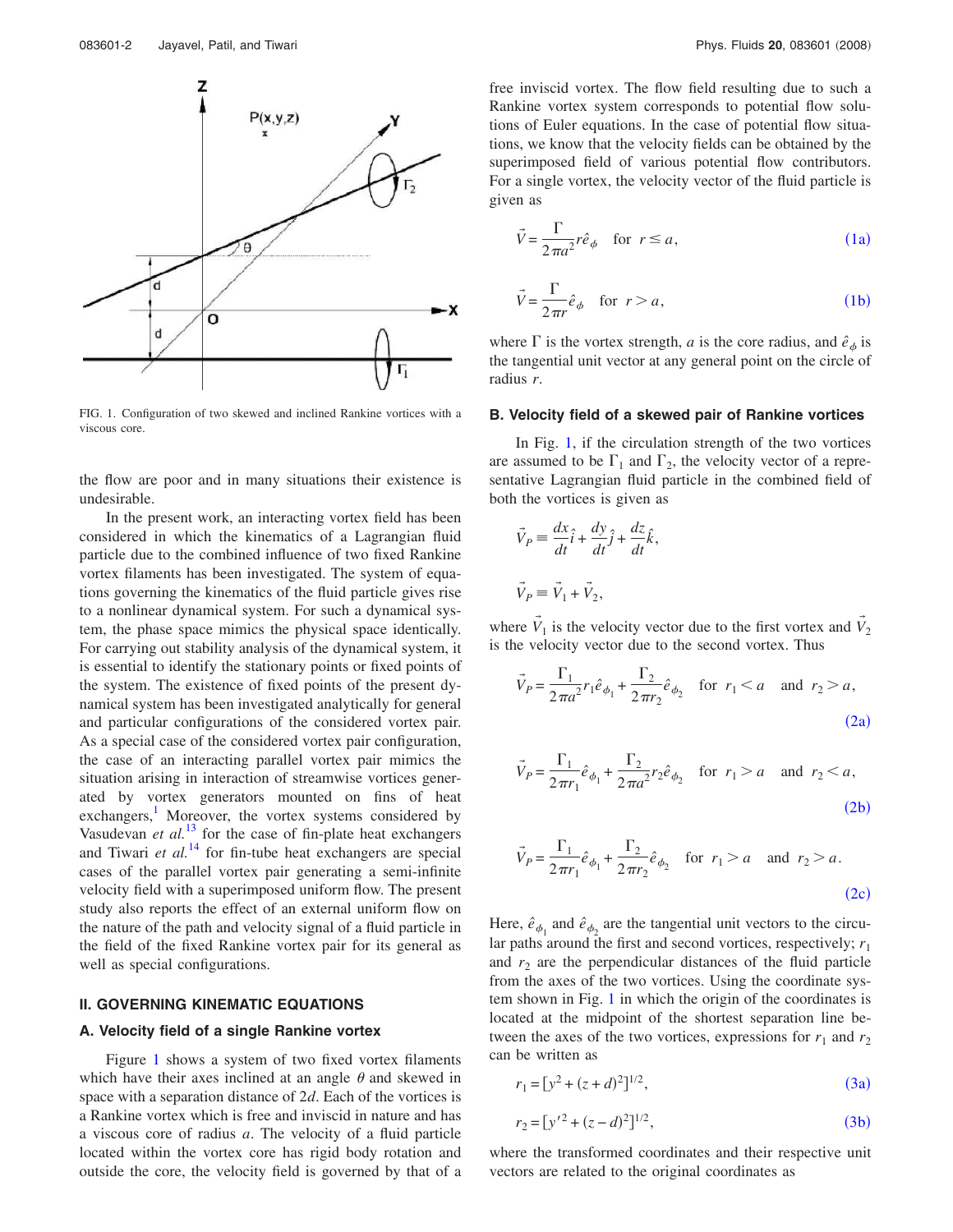$$
x' = x \cos \theta + y \sin \theta, \quad \hat{i}' = \cos \theta \hat{i} + \sin \theta \hat{j}, \tag{4a}
$$

$$
y' = -x \sin \theta + y \cos \theta, \quad \hat{j}' = -\sin \theta \hat{i} + \cos \theta \hat{j}.
$$
 (4b)

The unit vectors  $\hat{e}_{\phi_1}$  and  $\hat{e}_{\phi_2}$  are given as

$$
\hat{e}_{\phi_1} = -\sin \phi_1 \hat{j} + \cos \phi_1 \hat{k}, \quad \hat{e}_{\phi_1} = -\frac{z+d}{r_1} \hat{j} + \frac{y}{r_1} \hat{k},
$$
 (5a)

$$
\hat{e}_{\phi_2} = -\sin \phi_2 \hat{j}' + \cos \phi_2 \hat{k}, \quad \hat{e}_{\phi_2} = -\frac{z - d}{r_2} \hat{j}' + \frac{y'}{r_2} \hat{k}.
$$
 (5b)

### **C. Nonlinear dynamical system**

Substituting Eqs.  $(3)$ – $(5)$  into Eq.  $(2)$ , we obtain the dynamical system governing the kinematics of a Lagrangian fluid particle located at a point  $P(x, y, z)$ . The dynamical system can be nondimensionalized with respect to the length scale of *a* (core radius) and the time scale of  $\tau = \Gamma/2\pi a^2$ , where  $\Gamma_1 = \alpha \Gamma$  and  $\Gamma_2 = \beta \Gamma$ . The half-separation between the axes of the two vortices is nondimensionalized as  $\varepsilon = d/a$ . For simplicity of presentation, the symbols of variables are retained unchanged after nondimensionalization. The resulting dimensionless form of the nonlinear dynamical system becomes

$$
\frac{dx}{dt} = \frac{\beta(z - \varepsilon)\sin\,\theta}{A_2},\tag{6a}
$$

$$
\frac{dy}{dt} = \frac{-\alpha(z+\varepsilon)}{A_1} - \frac{\beta(z-\varepsilon)\cos\theta}{A_2},\tag{6b}
$$

$$
\frac{dz}{dt} = \frac{\alpha y}{A_1} + \frac{\beta(y \cos \theta - x \sin \theta)}{A_2},
$$
\n(6c)

where  $A_1$  and  $A_2$  are functions of the inclination angle between the two vortices, their axial separation, and position of the fluid particle. During the motion of the fluid particle and its relative position with respect to the two vortices,  $A_1$  and *A*2 take the functional form as

$$
A_1 = 1, \quad A_2 = (y \cos \theta - x \sin \theta)^2 + (z - \varepsilon)^2
$$
  
(for  $r_1 < 1$  and  $r_2 > 1$ ), (7a)

$$
A_1 = y^2 + (z + \varepsilon)^2
$$
,  $A_2 = 1$  (for  $r_1 > 1$  and  $r_2 < 1$ ),  
(7b)

$$
A_1 = y^2 + (z + \varepsilon)^2, \quad A_2 = (y \cos \theta - x \sin \theta)^2 + (z - \varepsilon)^2
$$
  
(for  $r_1 > 1$  and  $r_2 > 1$ ). (7c)

The nondimensionalized systems of nonlinear ordinary differential equations are solved numerically to obtain the time dependence of the position and transverse components of the velocities of the fluid particle.

#### **III. FIXED POINTS**

The fixed points or stationary points of a dynamical system correspond to the stationary solutions of the system of equations constituting the dynamical system. The neighborhood of stationary points in a fluid medium possesses poor transport properties. In vortex dominated flows, the fixed or stationary points are the locations near which the fluid is almost stagnant. If the fixed point becomes a center, the trajectories of fluid particles around it form periodic closed orbits. Hence, the identification of fixed points becomes important in the perspective of advection transport of fluid particles. In the situations where the objective is to enhance fluid mixing by chaotic advection,  $15$  the existence of fixed points is undesired and identification of flow regions with poor transport properties becomes an essential part of the study. The nature of a fixed point depends on the eigenvalues of the linearized form of the respective dynamical system in the vicinity of the fixed point.<sup>16</sup> The fixed points of the present dynamical system are obtained by simultaneous solution of equations resulting after equating the right-handside terms to zero in the set of equations  $(6a)$ – $(6c)$ , i.e.,  $dx/dt=0$ ,  $dy/dt=0$ , and  $dz/dt=0$ .

#### **A. Fixed points of the parallel vortex pair**

For the system of skewed ( $\varepsilon \neq 0$ ) and parallel vortices  $(\theta=0)$  with equal strength  $(|\alpha|=|\beta|=1.0)$ , the general dynamical system reduces to

$$
\frac{dx}{dt} = 0,\t(8a)
$$

$$
\frac{dy}{dt} = -\frac{\alpha(z+\varepsilon)}{A_1} - \frac{\beta(z-\varepsilon)}{A_2},\tag{8b}
$$

$$
\frac{dz}{dt} = \frac{\alpha y}{A_1} + \frac{\beta y}{A_2}.\tag{8c}
$$

Here the signs of the terms on the right hand side depend on relative algebraic values of  $\alpha$  and  $\beta$ . Moreover, for  $\theta = 0$ , the functions  $A_1$  and  $A_2$ , depending on the relative position of the fluid particle, reduce to the form

$$
A_1 = 1, \quad A_2 = y^2 + (z - \varepsilon)^2 \quad \text{(for } r_1 < 1 \text{ and } r_2 > 1),
$$
\n
$$
A_1 = y^2 + (z + \varepsilon)^2, \quad A_2 = 1 \quad \text{(for } r_1 > 1 \text{ and } r_2 < 1),
$$
\n
$$
A_1 = y^2 + (z + \varepsilon)^2, \quad A_2 = y^2 + (z - \varepsilon)^2 \quad \text{(for } r_1 > 1 \text{ and } r_2 > 1).
$$

The values of  $\alpha$  and  $\beta$  depend on the sense of rotation of the vortices in the pair. Figures  $2(a)-2(d)$  show four different combinations of parallel vortex pairs generated by winglettype vortex generators mounted on fin plates, viz.,  $\alpha = 1$ ,  $\beta$  $=-1.0; \ \alpha = \beta = 1.0; \ \alpha = -1, \ \beta = 1.0, \text{ and } \alpha = \beta = -1.0, \text{ respec-}$ tively.

In the case of the *corotating* configuration of the vortex pair, i.e.,  $\alpha = \beta = 1.0$ , it is apparent from Eqs.  $(8a)$ – $(8c)$  that  $x = y = z = 0$  is a fixed point resulting as a trivial solution of the dynamical system. However, no real fixed points are found to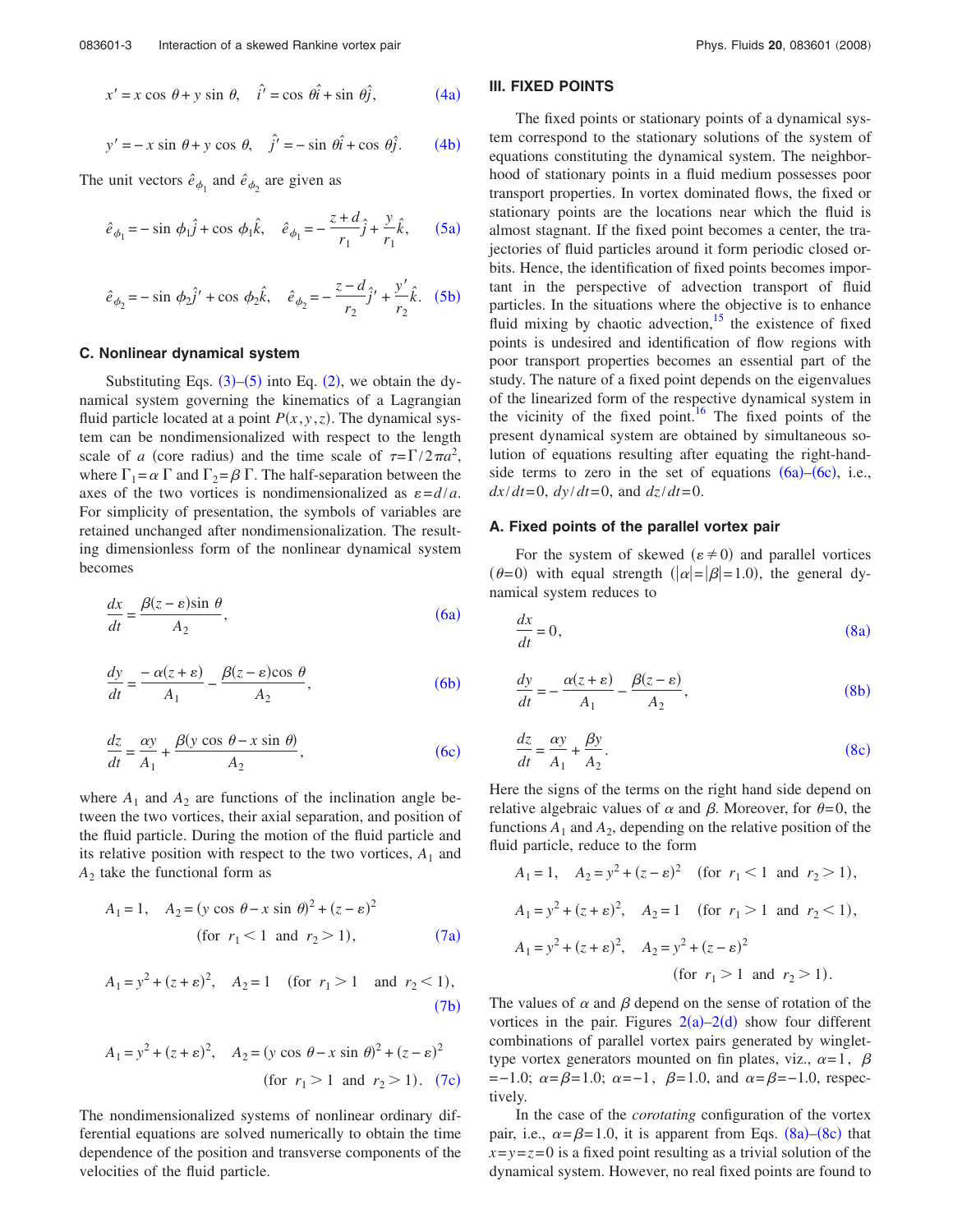

FIG. 2. Longitudinal fixed vortex filaments generated by winglet-type vortex generators mounted on a fin plate: (a)  $\alpha=1$ ,  $\beta=-1$ , (b)  $\alpha=1$ ,  $\beta=1$ , (c)  $\alpha=-1$ ,  $\beta=1$ , and (d)  $\alpha=-1$ ,  $\beta=-1$ .

exist for  $y \neq 0$ . On the other hand, for  $y=0$ , there exist two fixed points in the *y*-*z* plane for all values of *x*, viz., *z*  $=\sqrt{\epsilon^2-1}$  and  $z=-\sqrt{\epsilon^2-1}$ . Thus, for  $\epsilon=2$ , the locus of fixed points is identified as  $y=0$ ,  $z=\pm\sqrt{3} \,\forall x$ . In a similar way, for the *counter-rotating* configuration of the vortex pair, i.e.,  $\alpha$ =1.0 and  $\beta$ =-1.0, the real fixed points are found to exist only for y=0, being given as  $z = \pm \sqrt{\epsilon^2 + 1}$ . Consequently, the locus of the fixed points becomes  $y=0$ ,  $z=\pm \sqrt{5} \,\forall x$ .

## **B. Fixed points of the oblique and skewed vortex pair**

For oblique and skewed likewise vortex pair, i.e.,  $\varepsilon$  $\neq 0$ ,  $\theta \neq 0$ , to obtain the stationary points, we equate the right-hand-side terms in the set of equations  $(6a)$ – $(6c)$  to zero,

$$
\frac{dx}{dt} = \frac{\beta(z - \varepsilon)\sin\,\theta}{A_2} = 0 \Rightarrow z = \varepsilon.
$$

Consequently, substituting  $z = \varepsilon$  in Eq. (6b) and equating to zero reduces to

$$
\frac{dy}{dt} = \frac{-\alpha(2\varepsilon)}{A_1} = 0 \Rightarrow \varepsilon = 0.
$$

However, the present formulation pertaining to a skewed vortex pair does not entertain the case of a coplanar and intersecting vortex pair. This is due to its vortex core interactions and possible core deformations which eliminate any possibility of  $\varepsilon = 0$  and is an infeasible solution independent of functions  $A_1$  and  $A_2$ . This deduces the fact that all the velocity components cannot vanish simultaneously and thus no real fixed points are expected to exist.

An obvious interesting question that arises is what happens to the points that are already identified as stationary points for a parallel vortex pair system when the vortex pair becomes oblique by a small angle. The computations are carried out for these cases corresponding to  $\varepsilon = 2$  with a starting point as  $y=0$ ,  $z=\pm\sqrt{3}$   $\forall x \in R$ , which is a fixed point for a parallel vortex pair system as shown in Sec. III A. The observation is focused on the evolving velocity phase plots. The phase plots for different angles between the vortices of the pair, viz.,  $\theta = 0^\circ$ ,  $5^\circ$ ,  $15^\circ$ ,  $30^\circ$ ,  $60^\circ$ , and  $90^\circ$  are presented in Figs. 3(a)–3(f). For parallel vortex pairs, i.e.,  $\theta = 0^{\circ}$ , the starting point is a stationary one and so all the velocity components, viz., *u*, *v*, and *w*, equal to zero at all instants of time; thereby the velocity phase plot is simply a point with *u*, *v*,



FIG. 3. Velocity phase plots of a Lagrangian fluid particle initially located at *y*=0,  $z = \sqrt{3}$ ,  $\forall x \in R$  for different angular orientations of the oblique vortex pair.

and  $w=0$ , as shown in Fig. 3(a). As the inclusion angle between the oblique vortices increases, the velocity phase plots show a growing spread, as can be seen in Figs.  $3(b) - 3(f)$ . This indicates that the stationary fixed points do not exist in the field of an oblique likewise vortex pair.

It is observed that the dynamical system in its presented general form, as represented by Eqs.  $(6a)$ – $(6c)$ , has no real fixed points for  $\varepsilon \neq 0$ , and  $\theta \neq 0$ . Consequently, the field of the oblique and skewed vortex pair is expected to be free of localized dull zones responsible for poor transport of momentum, energy, and concentration.

#### **IV. RESULTS AND DISCUSSION**

#### **A. Inclined and skewed vortex pair**

Figures  $4(a) - 4(d)$  present the paths of a fluid particle for four different angular orientations of  $\theta = 0^\circ$ , 30°, 60°, and 90° for the Rankine vortex pair corresponding to  $\alpha=1$ ,  $\beta$ =−1.0. The axial half-separation of the skewed pair is fixed and equal to  $\varepsilon = 2.0$ . For all the paths corresponding to different values of  $\theta$ , the initial position of the fluid particle is chosen as the center of the upper vortex  $(x_0=0.0, y_0=0.0,$ and  $z_0$ =2.0) and the nondimensional time for the motion of the particle is  $t=100$ . In Fig. 4(a), for  $\theta=0^{\circ}$ , the path of the fluid particle remains confined in a plane normal to the *x* axis and the particle is virtually constrained to revolve around the axis of the upper vortex. For larger values of  $\theta$ , the path becomes three dimensional and shows wider zones of spreading. In Figs.  $4(b) - 4(d)$ , the particle initially being at the center of the upper vortex has a little influence due to the field of the lower vortex. Figures  $5(a)$  and  $5(b)$  present transverse velocity signals, *v* and *w*, respectively, of the fluid particle corresponding to the four different paths shown in Figs.  $4(a) - 4(d)$ . Since the fluid particle starts from a location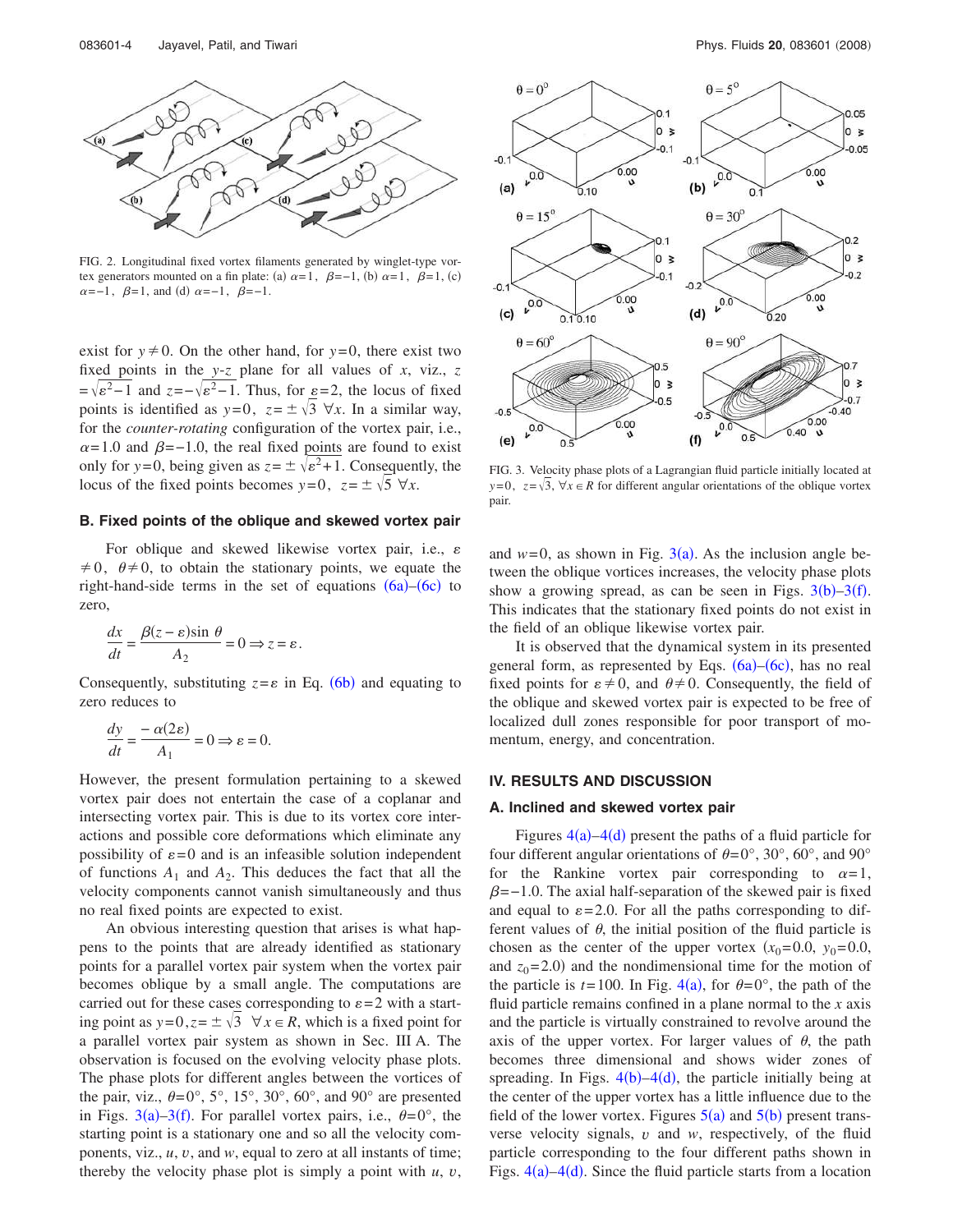

FIG. 4. Path of a fluid particle for four different angular orientations of the skewed Rankine vortex pair  $(\alpha=1.0, \beta=-1.0, \epsilon=2.0; x_0=0.0, y_0)$  $=0.0, z_0=2.0; t=100.$ 

on the axis of one of the vortex, as it moves away from the axis, its velocity keeps increasing until it reaches the core radius of the respective vortex, which is apparent from Figs.  $5(a)$  and  $5(b)$ . As the angle between the two vortices increases, the amplitude of transverse velocity decreases. This is basically due to the diminishing magnitude of the transverse velocity components for larger angles.

## **B. Superposition of external flow on the inclined vortex system**

Figures  $6(a)$ – $6(d)$  present the paths of a fluid particle for similar angular orientations and initial positions as presented in Figs. 4(a)–4(d), corresponding to  $\alpha=1$ ,  $\beta=-1.0$ . The velocity field due to the Rankine vortex pair is superimposed



 $\overline{100}$ 





FIG. 6. Path of a fluid particle for four different angular orientations of the skewed Rankine vortices  $(\alpha=1.0, \beta=-1.0, \varepsilon=2.0; x_0=0.0, y_0=0.0, z_0=2.0;$  $t=100$ ) with a superimposed uniform velocity in the *x* direction  $(u_0=0.05)$ .

FIG. 5. Transverse velocity signal of a fluid particle for four different angular orientations of the skewed Rankine vortex pair  $(\alpha=1.0, \beta=-1.0, \varepsilon=2.0;$  $x_0$ =0.0,  $y_0$ =0.0,  $z_0$ =2.0;  $t$ =100): (a) y component of velocity and (b) z component of velocity.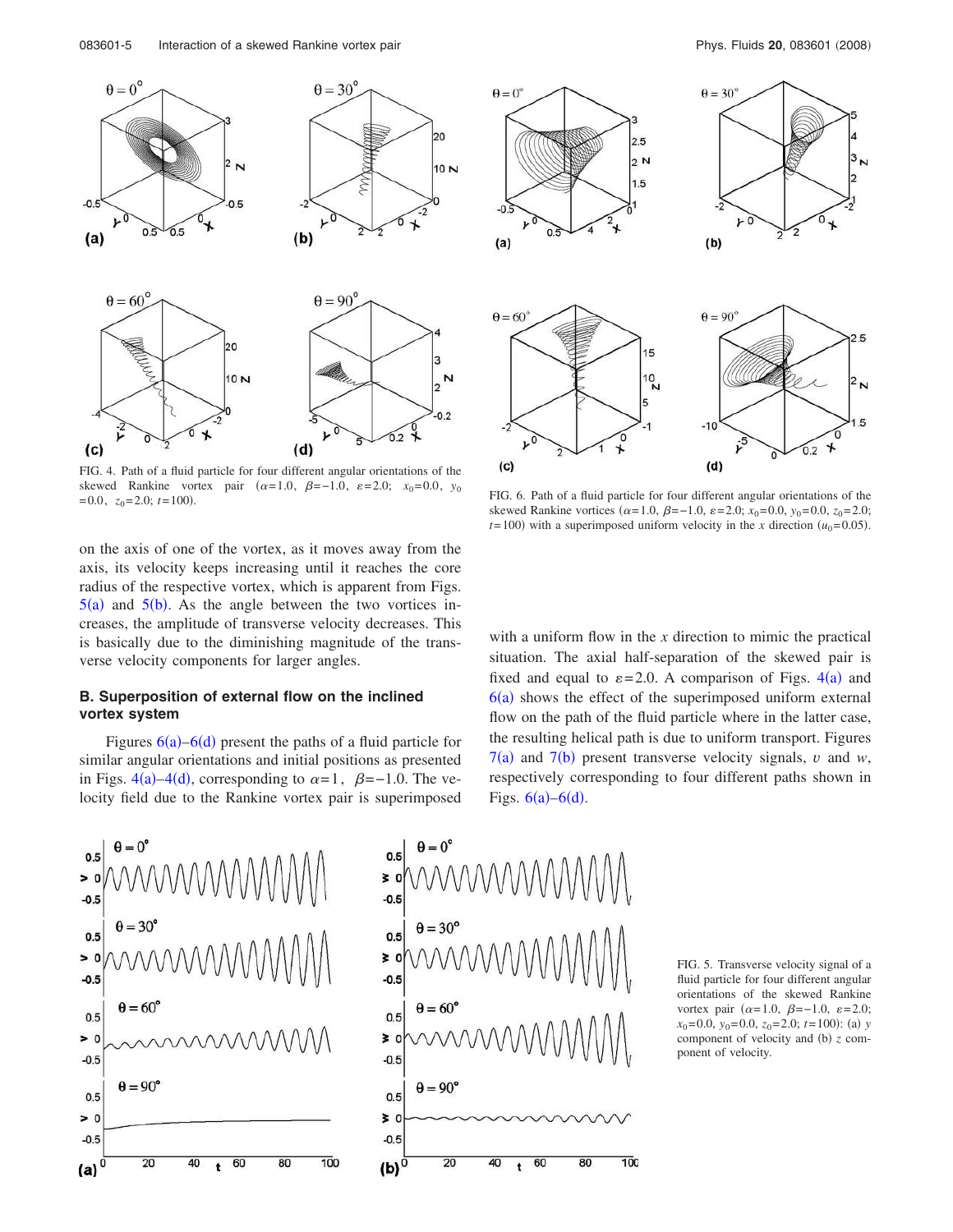

FIG. 7. Transverse velocity signal of a fluid particle for four different angular orientations of the skewed Rankine vortices  $(\alpha = 1.0, \beta = -1.0, \varepsilon = 2.0, u_0$  $=0.05;$   $x_0=0.0,$   $y_0=0.0,$   $z_0=2.0;$  *t*  $=$  100) with a superimposed uniform velocity in the  $x$  direction: (a)  $y$  component of velocity and (b) z component of velocity.

## **C. Effect of axial separation for a parallel system**

Figures  $8(a) - 8(d)$  present paths of a fluid particle in the field of a parallel counter-rotating Rankine vortex pair for  $\alpha$ =1,  $\beta$ =-1.0. The axial half-separation of the skewed pair is varied from  $\varepsilon$ =1.8 to 2.6. For all the paths corresponding to different values of  $\varepsilon$ , the initial position of the fluid particle remains the same as before, viz.,  $x_0=0.0$ ,  $y_0=0.0$ , and  $z_0$ =2.0. It is observed from Figs.  $8(a) - 8(d)$  that the fluid particle for all values of  $\varepsilon$  follows an expanding helical path revolving around the nearer vortex. This is because an in-



FIG. 8. Path of a fluid particle for parallel counter-rotating Rankine vortices with different axial distances  $(x_0=0.0, y_0=0.0, z_0=2.0; t=100)$  with a superimposed uniform velocity in the *x* direction  $(u_0=0.05)$ .

crease in  $\varepsilon$  results in a decrease in the influence of the other vortex on the particle, producing a larger velocity contribution from the first vortex. Figures  $9(a)$  and  $9(b)$  present transverse velocity signals, *v* and *w*, respectively, of the fluid particle corresponding to four different orientations of the vortex pair.

### **D. Effect of wall confinement on the parallel system**

Figures  $10(a) - 10(c)$  show the paths of a fluid particle in the field of a parallel, counter-rotating Rankine vortex pair confined by walls normal to the *y* axis. The axial halfseparation is kept as  $\varepsilon = 2.0$  and the initial position of the fluid particle remains the same as in previous cases. The channel confinement is expressed as *H*/*a*, where *H* is the separation between the parallel walls and *a* is the core radius. For larger values of confinement, the path of the fluid particle remains expanding helical type  $[Fig. 10(a)]$  until *t* =500. However, with decrease in the confinement, the expansion of the helical path is restricted by the confining walls. Figures  $10(b)$  and  $10(c)$  clearly confirm the observation. Figures  $11(a)$  and  $11(b)$  present the temporal evolution of the *y* and *z* components of the velocity of the fluid particle, respectively, for three different values of wall confinement. It is apparent that for smaller values of confinement, the amplitude of both the transverse velocity components decreases.

## **E. Interaction of longitudinal vortices in the channel flow**

Consider the flow situation where a uniform flow enters a rectangular channel confining a delta wing type of vortex generators mounted at the midplane of the channel. The kinematic equations governing the Lagrangian motion of a representative fluid particle which is initially located at the inlet of the channel  $(x_0=0)$  are obtained by superposition of the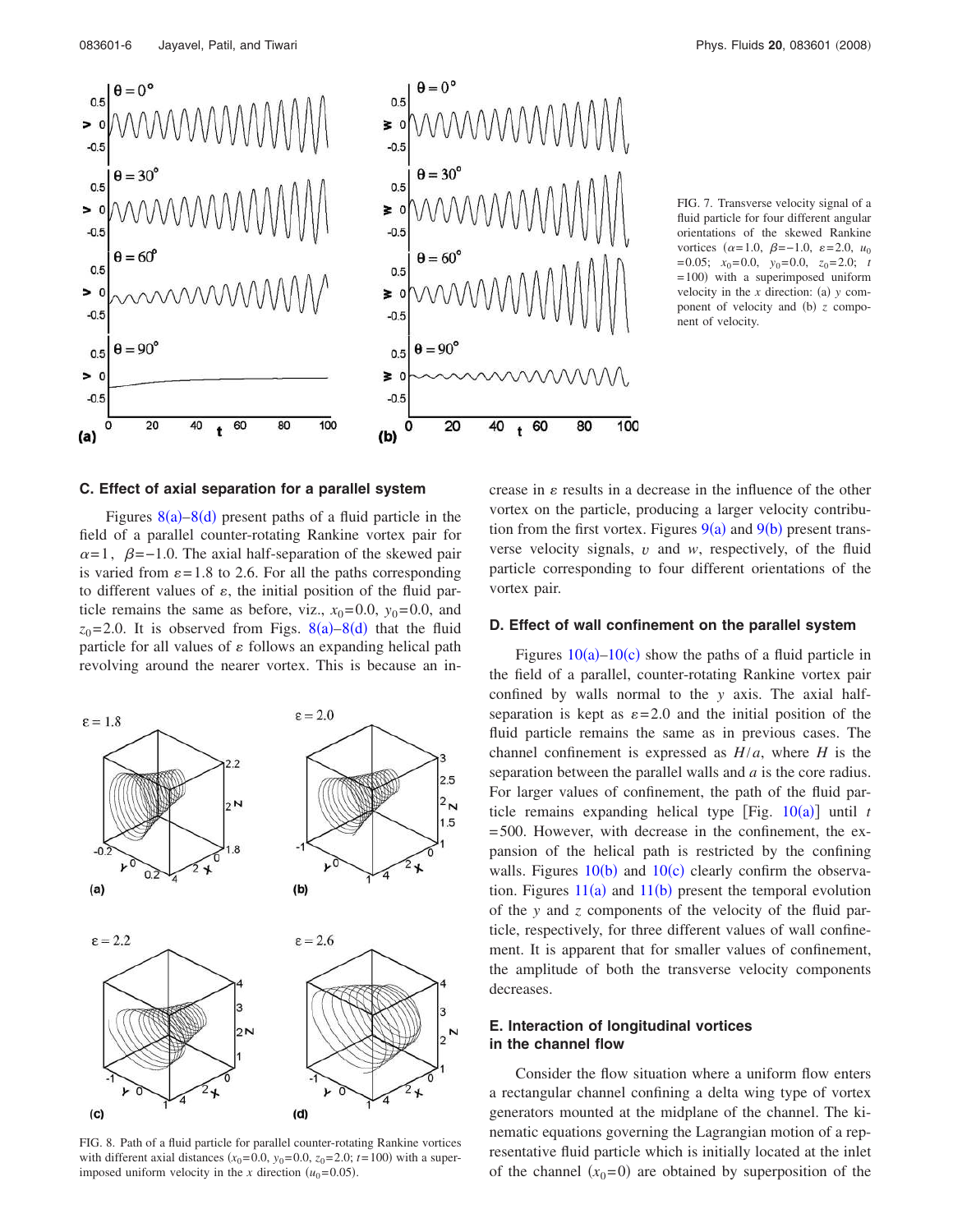

FIG. 9. Transverse velocity of a fluid particle for parallel counter-rotating Rankine vortices with different axial separations  $(x_0=0.0, y_0=0.0, z_0=2.0;$  $t = 100$ ) with a superimposed uniform velocity in the *x* direction  $(u_0=0.05)$ : (a) y component of velocity and (b)  $z$ component of velocity.



FIG. 10. Path of a fluid particle for parallel skewed counter-rotating Rankine vortices  $(x_0=0.0, y_0=0.0, z_0=2.0; t=500)$  with a superimposed uniform velocity in the *x* direction ( $u_0$ =0.05) for different confinements: (a)  $H/a$ =1.5, (b)  $H/a$ =1.0, and (c)  $H/a$ =0.5.



FIG. 11. Velocity of a fluid particle for parallel skewed counter-rotating Rankine vortices  $(x_0=0.0, y_0=0.0, z_0=2.0;$  $t = 500$ ) with translational velocity in the *x* direction  $(u_0=0.05)$  with different confinements.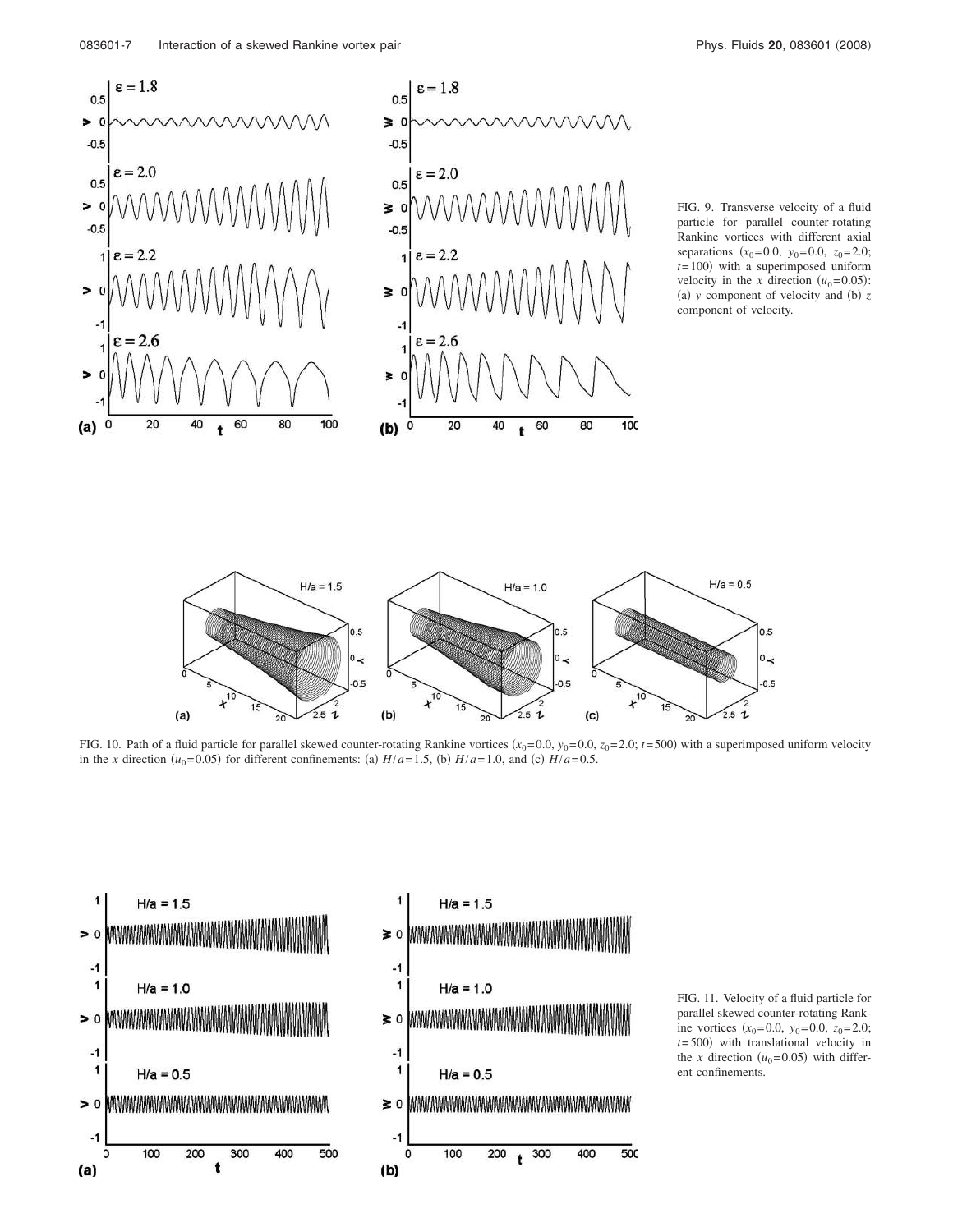

FIG. 12. Path of six different fluid particles entering a confined channel  $(H/a=4.0)$  in the *x* direction  $(u_0=0.05)$  in the field of parallel semi-infinite Rankine vortices with axial separation of  $\varepsilon = 3.0$ : (a) counter-rotating and (b) corotating.

uniform flow and the semi-infinite vortex field derived from Eqs. (6a)–(6c). The resulting dynamical system for  $x < x_1$ becomes

$$
\frac{dx}{dt} = u_0,
$$
  

$$
\frac{dy}{dt} = 0,
$$
 (9a)

$$
\frac{dz}{dt} = 0,
$$

and for  $x \ge x_1$ , it becomes

$$
\frac{dx}{dt} = u_0,
$$
\n
$$
\frac{dy}{dt} = -\frac{\alpha(z+\varepsilon)}{A_1} - \frac{\beta(z-\varepsilon)}{A_2},
$$
\n
$$
\frac{dz}{dt} = \alpha \frac{y}{A_1} + \frac{\beta y}{A_2},
$$
\n(9b)

where  $x=x_1$  is the position from the inlet in the flow direction beyond which the field of longitudinal vortices sets in.

Figures  $12(a)$  and  $12(b)$  present the paths of different fluid particles in the field of parallel vortices due to vortex generators in counter-rotating and corotating configurations, respectively. The considered fluid particles are initially located at the inlet to the channel in its midplane (the plane of vortex system) at  $x = -4$  and the vortex field exists beyond  $x=0$ , i.e., the position of the leading edge of vortex generators. Initially, the fluid particles enter the channel with an initial uniform velocity of  $u_0$ =0.05. The axial half-separation for the vortex pair is maintained as  $\varepsilon = 3.0$  and the channel height is  $H/a = 4.0$ . It may be observed from Fig.  $12(a)$  that for the counter-rotating configuration, the fluid particles  $(a-f)$ move along a helical path about the axis of the vortex that has a stronger influence on the fluid particle. The helical paths observed for particles a–f do not remain completely cylindrical due to the influence of the other vortex. Moreover, for the fluid particle initially located at position o, there occurs a continuous transverse shift during translation along the axis of the vortex pair. On the other hand, for the same initial motion of the fluid particles, the effect of the corotating vortex pair is interestingly different from that of the counter-rotating pair, as can be seen from Fig.  $12(b)$ . The fluid particle initially located at o follows a straight path along the *x* direction due to the effect of uniform flow, as expected. In Fig. 12(b), fluid particles b–e move in helical paths around the nearer vortex axis because of the stronger influence of the vortex that is closer to their starting point. However, the particles starting from positions a and f are seen to move in a helical path which envelopes both the vortices simultaneously. If the vortex pair is not fixed and if axial separation of the two vortices becomes of the order of the sum of their core radii, due to vortex diffusion, the core shape would become unsteady and phenomena such as vortex merging would take place, as discussed by Meunier *et*  $al.$ <sup>7</sup> Finally, for the system of the counter-rotating pair, it is found that the fluid particle motion remains constrained to revolve around the vortex with the stronger influence. Consequently, no possibility of core merging exists for the case of the counter-rotating vortex pair. On the other hand, for the system of corotating vortices shown in Fig.  $12(b)$ , core deformation or merging may take place if the vortex filaments are not fixed. Paulo *et al.*<sup>17</sup> investigated the Reynolds number dependence of two-dimensional laminar corotating vortex merging. Josserand and Rossi<sup>18</sup> also studied numerically the rapid phases of merging of a corotating vortex pair.

#### **V. CONCLUSIONS**

The general velocity field equations have been derived for a skewed Rankine vortex pair with inclined axes. The dynamical system governing the kinematics of a Lagrangian particle has been obtained by a simple superposition of the velocity fields of the two vortices. The proposed dynamical system has been solved to examine the existence of fixed points. It is found that for the skewed vortex pair with oblique axes, no real fixed points exist. However, there exist *three* real fixed points for the parallel and corotating configuration and *two* real fixed points for the parallel and counterrotating configuration of the vortex pair. The analytical formulation is expected to be useful in carrying out investigations to study the mechanism by which particle ad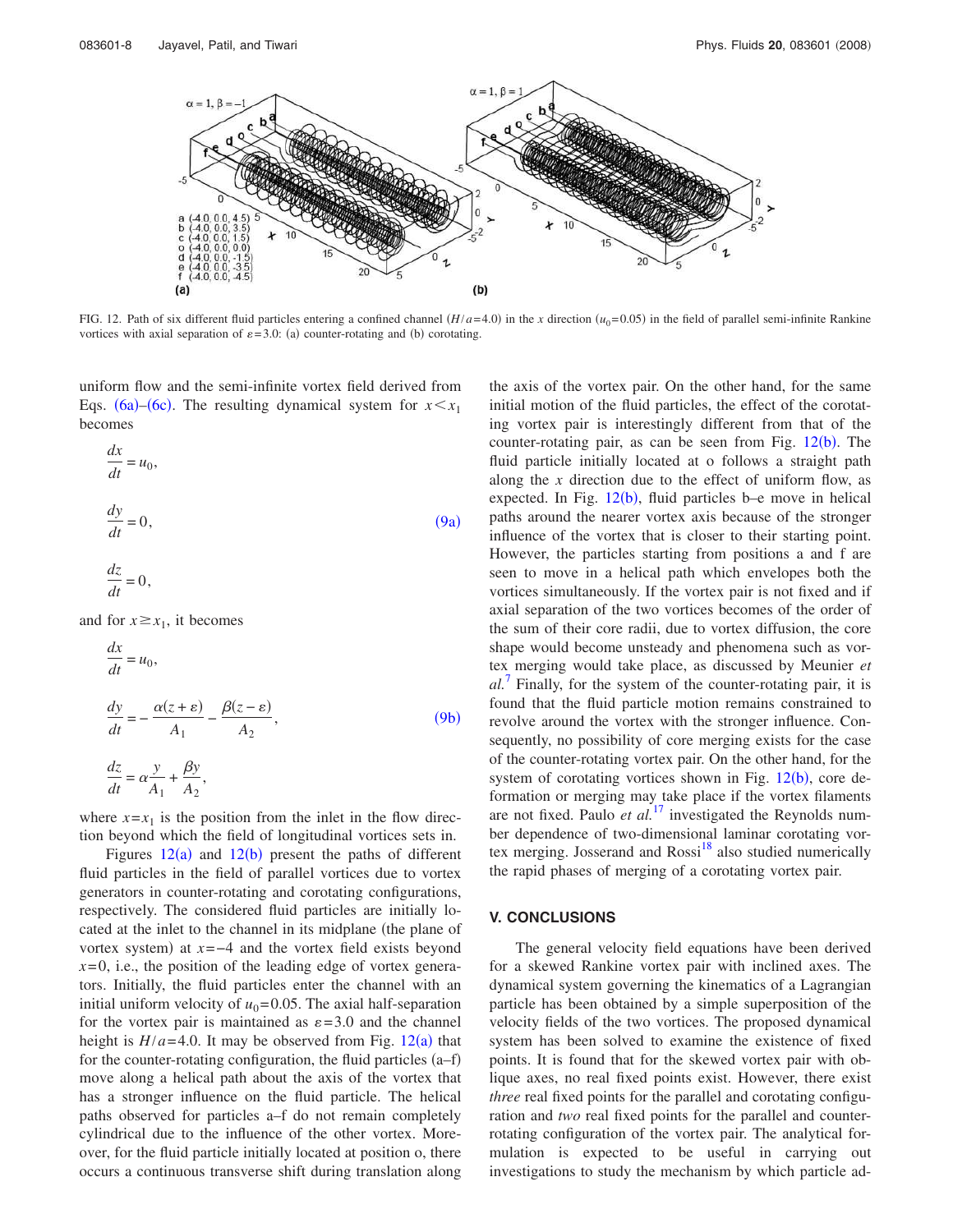vection contributes toward enhancement in flow mixing and heat transfer in interacting vortex fields. The formulation has been used to study the path of a uniformly translating fluid particle under the influence of a semi-infinite vortex field in counter-rotating and corotating configurations. The vortex field confined by wall surfaces mimics the situation of longitudinal vortices generated by vortex generators mounted on fins of heat exchangers.

- <sup>2</sup>R. Romero-Mendez, M. Sen, K. Yang, and R. McLain, "Enhancement of heat transfer in an inviscid-flow thermal boundary layer due to a Rankine vortex," Int. J. Heat Mass Transfer 41, 3829 (1998).
- <sup>3</sup>H. Moffatt, "The interaction of skewed vortex pairs: A model for blow-up of the Navier-Stokes equations," J. Fluid Mech. 409, 51 (2000).
- <sup>4</sup>C. M. Casciola and R. Piva, "A Lagrangian approach for vorticity intensification in swirling rings," Comput. Mech.  $21$ , 276 (1998).
- <sup>5</sup>D. W. Moore and P. G. Saffman, "The motion of a vortex filament with axial flow," Philos. Trans. R. Soc. London, Ser. A 272, 403 (1972).
- 6 P. G. Saffman, *Vortex Dynamics* Cambridge University Press, Cambridge, England, 1992).
- <sup>7</sup>P. Meunier, U. Ehrenstein, T. Leweke, and M. Rossi, "A merging criterion for two-dimensional co-rotating vortices," Phys. Fluids 14, 2757 (2002).
- 8 S. Le Dizes and A. Verga, "Viscous interactions of two co-rotating vortices before merging," J. Fluid Mech. 467, 389 (2002).
- <sup>9</sup>E. D. Siggia, "Collapse and amplification of a vortex filament," Phys. Fluids 28, 794 (1985).
- <sup>10</sup>J. M. Ottino, *The Kinematics of Mixing: Stretching, Chaos and Transport* (Cambridge University Press, Cambridge, England, 1989).
- <sup>11</sup>G. K. Batchelor, *An Introduction to Fluid Mechanics* (Cambridge University Press, Cambridge, England, 1967).
- <sup>12</sup>H. Aref and N. Pomphrey, "Integrable and chaotic motion of four vortices. I. The case of identical vortices," Philos. Trans. R. Soc. London, Ser. A 380, 359 (1982).
- <sup>13</sup>R. Vasudevan, V. Eswaran, and G. Biswas, "Winglet-type vortex generators for plate-fin heat exchangers using triangular fins," Numer. Heat Transfer, Part A 38, 533 (2000).
- <sup>14</sup>S. Tiwari, P. L. N. Prasad, and G. Biswas, "A numerical study of heat transfer in fin-tube heat exchangers using winglet-type vortex generators in common-flow down configurations," Prog. Comput. Fluid Dyn. **3**, 32  $(2003).$
- <sup>15</sup>H. Aref, "Stirring by chaotic advection," J. Fluid Mech. 143, 1 (1984).
- <sup>16</sup>D. W. Jordan and P. Smith, *Nonlinear Ordinary Differential Equations*, 2nd ed. (Clarendon, Oxford, 1987).
- <sup>17</sup>J. S. A. Paulo, F. de Sousa, and J. C. F. Pereira, "Reynolds number dependence of two-dimensional laminar co-rotating vortex merging," Theor. Comput. Fluid Dyn. 19, 65 (2005).
- <sup>18</sup>Ch. Josserand and M. Rossi, "The merging of two co-rotating vortices: A numerical study," Eur. J. Mech. B/Fluids 26, 779 (2007).

<sup>&</sup>lt;sup>1</sup>M. Jacobi and R. K. Shah, "Heat transfer surface enhancement through the use of longitudinal vortices: A review of recent progress," Exp. Therm. Fluid Sci. 11, 295 (1995).